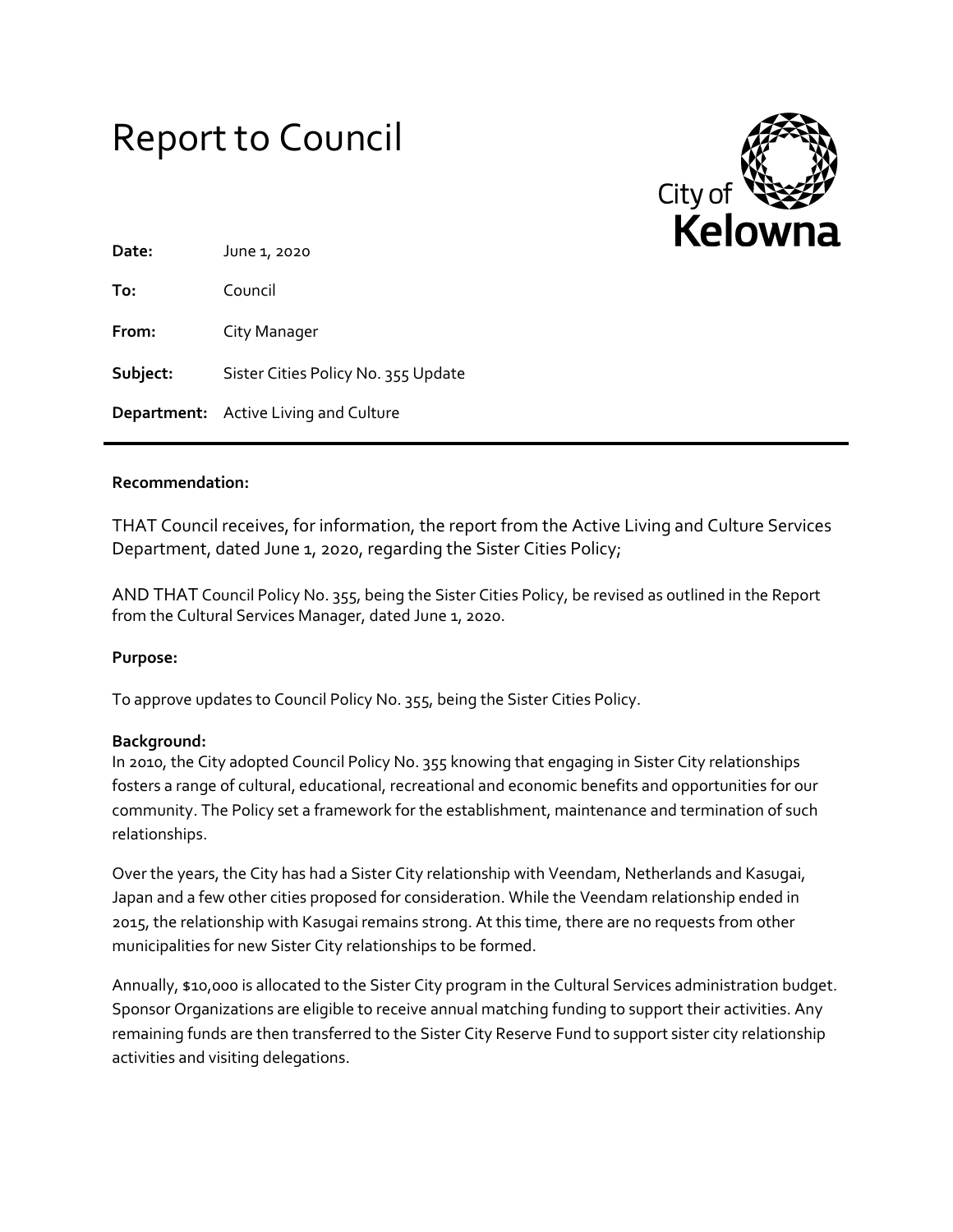## **Discussion:**

As part of the review of existing Council policies, staff have completed a review of the Sister Cities Policy No. 355. This Policy, if approved by Council, will change primarily in formatting and the content included in the policy and less so in how we conduct our daily business.

Much of the information in the existing policy is operational in nature and provides a guide for how staff will administer the Sister Cities program. Therefore, the contents of the existing Policy have been separated into two documents: a revised version of Council Policy No. 355 including Councils role and other strategic details and the Sister City Program Guidelines containing administrative details for staff to manage the day-to-day relationship.

Excluding administrative changes to the Policy, there is an adaptation to expand how the annual budget can be used to support the Sister City relationship, outside of the annual matching funding that is distributed to the Sponsor Organization. This policy revision allows for staff to provide additional support to promoting the Sister City relationship, visiting or hosting delegations and supporting related special projects as they arise.

In addition, the policy includes the annual transfer to the reserve fund (Sister City Visits Reserve - R023) any remaining funding not spent in the fiscal year. This has been a practice since 2009, following a motion by Council on July 13, 2009 (R738/09/07/13), however was never formalized in policy.

Information transferred to the program guidelines from the existing policy includes:

- the core principles of a Sister City relationship;
- details about the proposal process;
- details about the establishment process;
- details about the renewal process;
- information about financial support and annual reporting; and
- a sample of a Sponsor Agreement.

The information transferred to the program guidelines remained the same, with the exception of:

- $\bullet$  the initial term of the Sponsor Agreement has been updated from 3 years to 5 years, while the renewal term has remained the same at 3 years. Lengthening the initial term allows the Sponsor Organizations more time to establish themselves in their respective communities, before considering the renewal period.
- providing additional details about how organizations access funding support and the annual reporting requirements. This change will make the reporting process easier and clearer for Sponsor Organizations.

## **Conclusion:**

This Policy, if approved by Council, will change primarily in formatting and information included and minimally in how we do business. These revisions are in alignment with the City's recent policy updates and the original intention of the Sister City program.